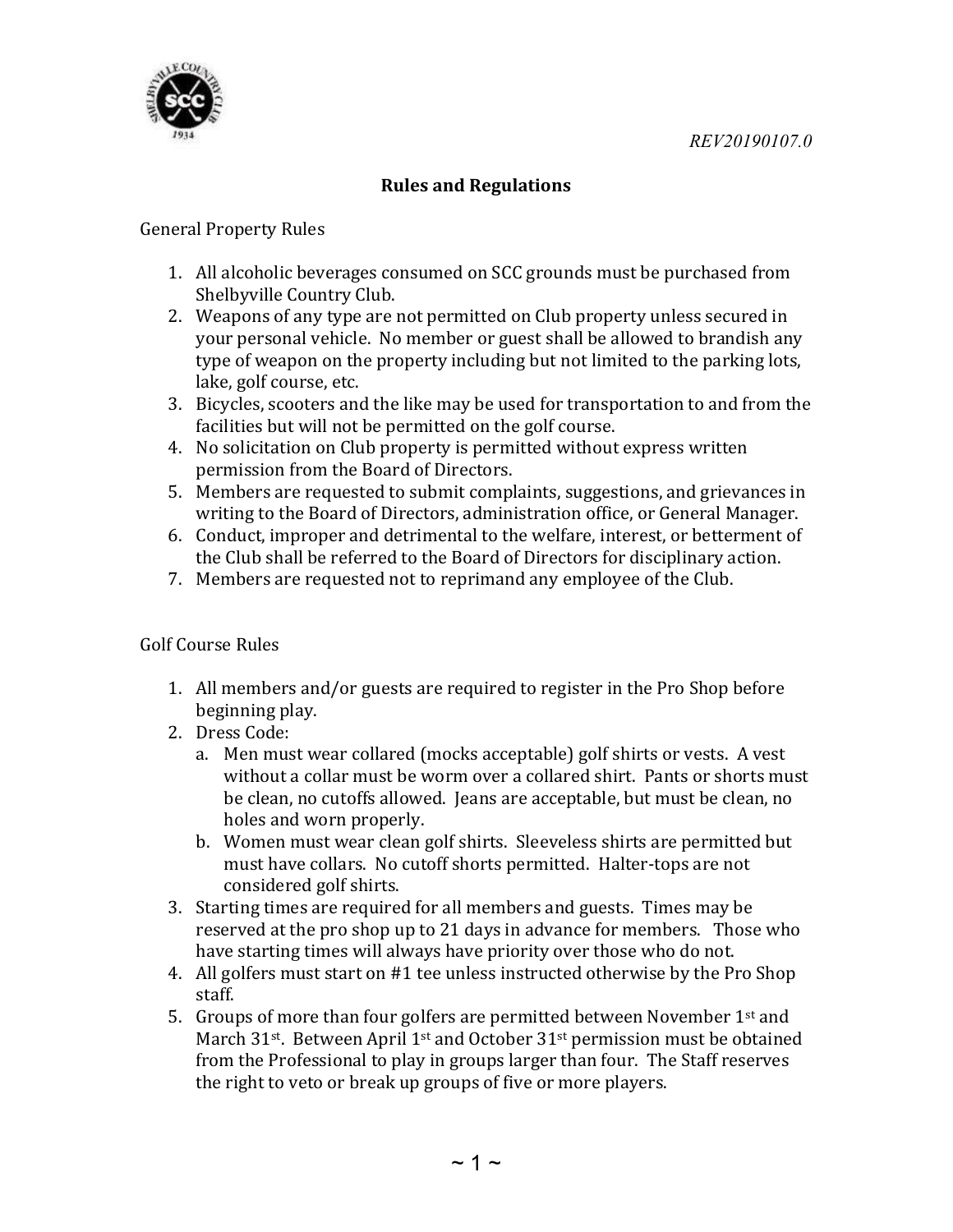

- 6. Pace of play is set at 2 hours and 5 minutes per nine holes. Any group, regardless of size or skill level, playing at a slower pace may be asked to skip holes or leave the golf course by the Pro Shop staff. Etiquette requires any and all groups on the course to allow faster groups to play through.
- 7. Players on the course must have their own clubs and bag unless permission is obtained from the Pro Shop.
- 8. Shelby County residents who are not members are limited to 2 visits to the Club per year. Visits for outside events i.e. fundraising scrambles do not count towards this limit.
- 9. The golf course and driving range are closed on Monday until 12:00 noon for maintenance.
- 10. Thursday morning and Tuesday evening is Ladies League and they have a set number of tee times.
- 11. Tuesday evening Men's League will have nine holes reserved from 6:00 until 8:30.
- 12. All Members and their guests are asked to respect the golf course. Observe cart rules, sand and replace divots, repair ball marks, and place trash/recycling in appropriate containers.
- 13. Those renting carts from the Pro Shop must observe safety instructions and will be held financially responsible for any damages caused to the cart and or the golf course.
- 14. Guests must be 18 years of age or older and have a valid driver's license to operate golf carts. Members must have a valid driver's license.
- 15. Improper or negligent use of golf carts (privately or club owned) will lose cart privileges and be subject to disciplinary action by the Board of Directors.
- 16. The Pro Shop staff, Maintenance crew, and Greens Committee Chairman reserve the right to close any green, fairway, or hole to prevent damage to the course or injury to workers.
- 17. Members and their guests are expected to observe all club rules and to conduct themselves with propriety and courtesy at all times. Improper conduct will result in removal from the facilities and possible further action by the Board of Directors. Note that members will be held responsible for the actions of their guests.
- 18. All beverages consumed on the golf course must be purchased from the Shelbyville Country Club.
- 19. Pets are not permitted on the Shelbyville Country Club premises.
- 20. Members are requested to submit complaints, suggestions, and grievances in writing to the Board of Directors, administration office or General Manager. Members are also requested not to reprimand employees
- 21. Acts of negligence should be reported to the Pro Shop staff as soon as possible to ensure safety of members and guests as well as to prevent damage to the course.
- 22. The Club Professional and Course Superintendent are instructed to enforce these rules. The Board of Directors is authorized to suspend or expel any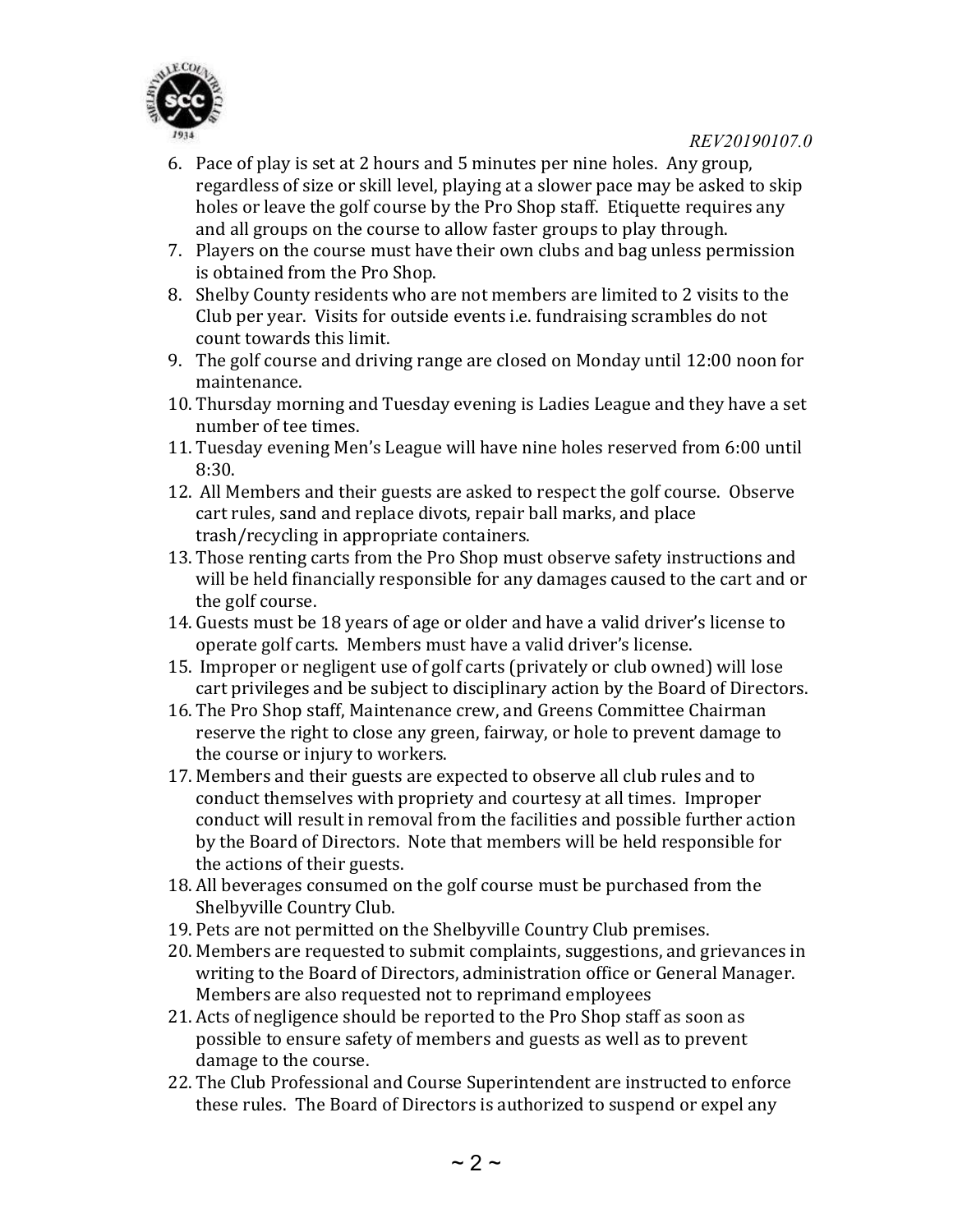



member who fails to comply with these rules or whose conduct shall be deemed by the Board to be detrimental to the welfare, interest, or betterment of the Club.

Pro Shop Rules

- 1. In season the Pro Shop hours run from 7:30 a.m. (weekends) and 8:00 a.m. (weekdays) and close at 7:00 p.m. During winter months the Pro Shop hours will be set by the Club Professional. \*The Pro Shop and golf course are closed Monday until 12:00 noon.
- 2. Golf carts rented from the club must be returned by dark.
- 3. Shoes and shirt are required inside the Pro Shop.
- 4. Children not accompanied by adults and not playing golf are not permitted in the Pro Shop.
- 5. No solicitation will be allowed in the Pro Shop unless permission is given by the Club Professional and the Board of Directors.

Swimming Pool Rules

- 1. Members are required to sign in the Membership Book and report any guests upon arrival at the Pool.
- 2. All guests must:
	- a. Be accompanied by a member
	- b. Pay guest fees before entering the pool area
	- c. Follow all rules and lifeguard instructions
	- d. Not visit more than 2 times per year if residents of Shelby county.
- 3. Each member and guest is responsible for the disposal of his or her trash/recycling in the appropriate receptacles.
- 4. No glassware or sharp articles will be permitted in the pool area. Any food consumed in the pool area must be kept at least 10 feet from the pool perimeter.
- 5. No running, horseplay, or roughness in the pool area.
- 6. Only qualified swimmers are allowed in the deep end of the pool.
- 7. No swimming under the diving board.
- 8. Use ladders or steps when leaving the pool. No hanging or pulling on the lane ropes.
- 9. Diving board is for diving only. No double bounces. Only one person on the diving board at a time.
- 10. Any persons found trying to enter the pool area illegally or tampering with equipment will be temporarily suspended until the Board of Directors can rule on the situation permanently.
- 11. Children 10 and under must be supervised by a responsible party.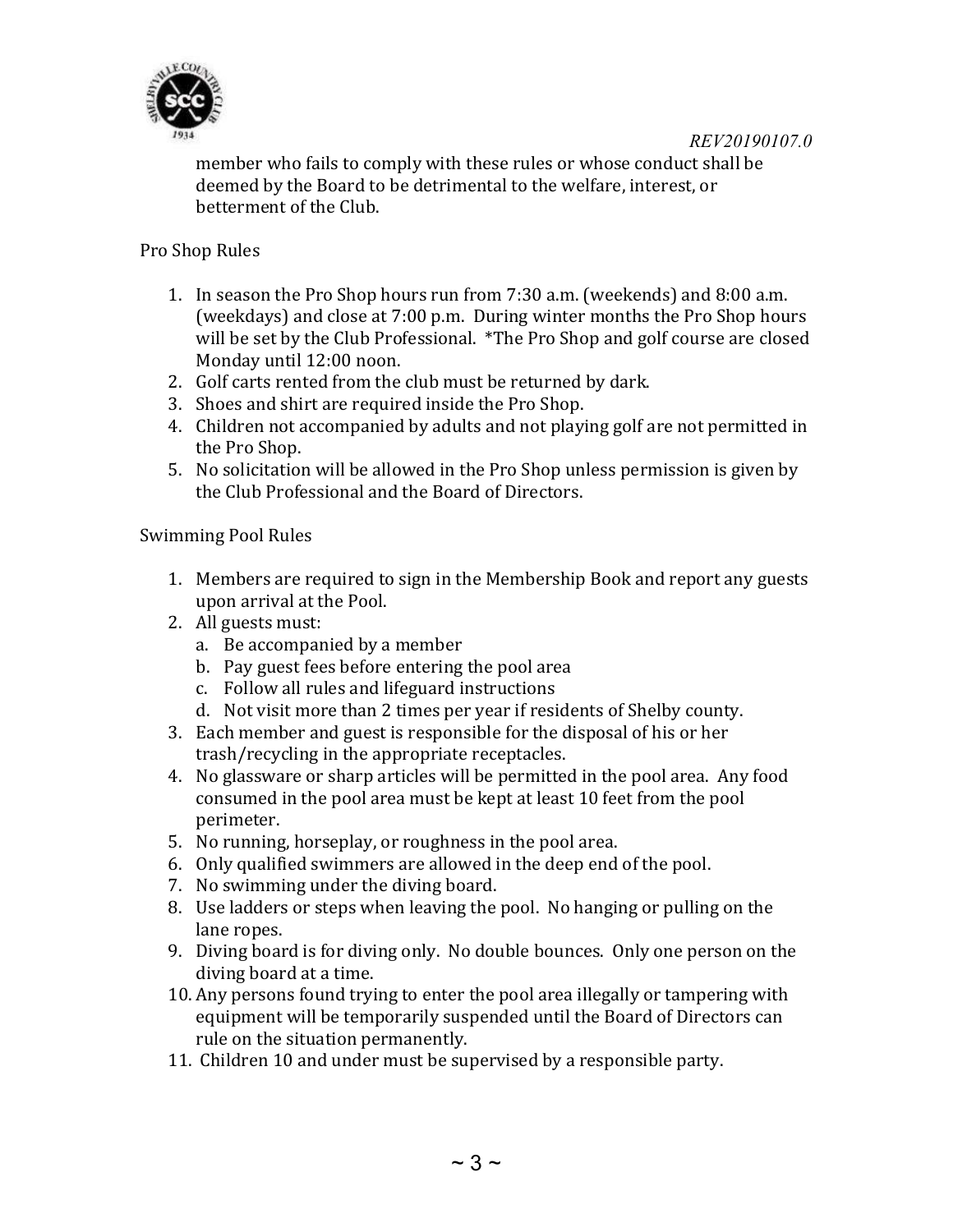

## Clubhouse and Lounge rules

- 1. Lounge and Clubhouse hours of operation shall vary depending on activities scheduled and the season of the year. Hours and events scheduled will be available at the Club Office.
- 2. The Clubhouse Manager is authorized to arrange private parties and to determine costs within guidelines provided by the Board of Directors. Club sponsored programs and events will always have priority.
- 3. Club property damaged, defaced, or broken must be paid for by the member causing the damage. Members are held responsible for any such damage or loss caused by their guests.
- 4. No member or guest is permitted behind the bar.
- 5. Shoes and shirts must be worn in the Lounge area at all times.
- 6. Club property is not to be removed from the premises.
- 7. No animals allowed in the Lounge or Clubhouse.
- 8. No Solicitation is allowed without the consent and approval of both the Clubhouse Manager and the Board of Directors.
- 9. No persons under the age of 21 are permitted in the Lounge or Clubhouse Bar area unless accompanied by an adult.
- 10. All food and beverages consumed in the Lounge or Clubhouse must be purchased from the Shelbyville Country Club unless otherwise permitted by the Clubhouse manager.
- 11. The Clubhouse Manager and General Manager are charged and authorized by the Board of Directors to enforce all Clubhouse Rules and to report any infraction to the Board of Directors.

Fishing Rules

- 1. Members and their guests only.
- 2. No large or loud gasoline motors.
- 3. ABSOLUTELY no swimming or wading in the lake.
- 4. Fishermen are asked to respect golfers by not fishing in locations that interfere with play and being still and quiet while golfers are hitting. Members and guests under the age of 18 are required to fish within the designated fishing zones.
- 5. Members are required to sign in both themselves and guests at the Pro Shop to pick up their lanyards.
- 6. All guests must:
	- Be accompanied by a member
	- Pay guest fees and obtain a guest lanyard from the Pro Shop.
	- Not visit more than 2 times per year if residents of Shelby County.